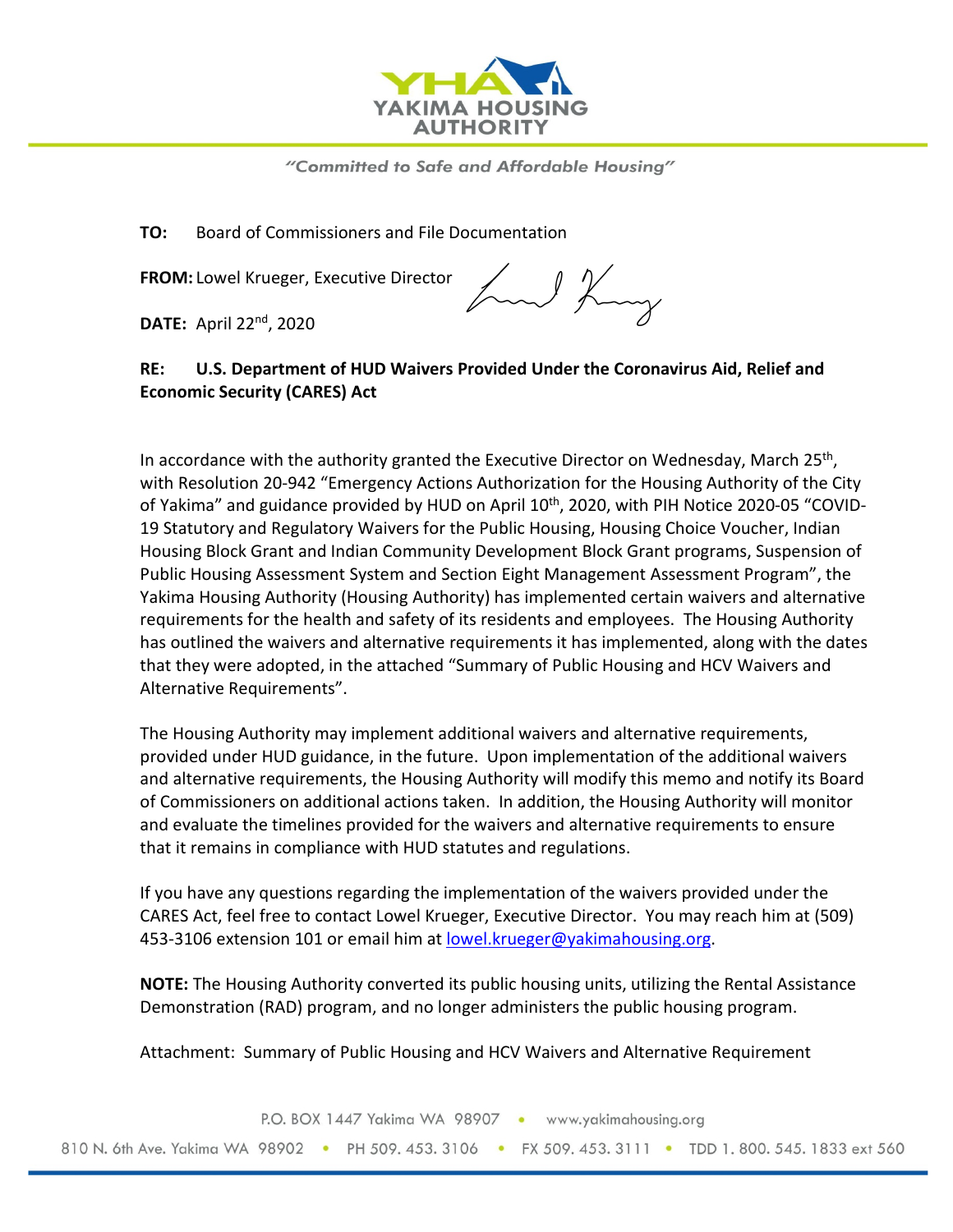**Attachment: Summary of Public Housing and HCV Waivers and Alternative Requirements (Refer back to the Notice using the item code for a full description and more detailed information.)** 

**This chart summarizes the waivers authorized under this notice and the availability period for each. As stated in Section 5, PHAs must keep written documentation on the waivers applied by the PHA as well as the effective dates. To fulfill those requirements, PHAs may but are not required to utilize the last two columns to record this information.** 

| <b>Item</b>                                                                                 | <b>Statutory and</b><br>regulatory waivers                                                                                                                                               | <b>Summary of alternative</b><br>requirements                                                                                                                                                                              | <b>Availability Period</b><br><b>Ends</b>             | Did PHA<br>implement<br>waiver and<br>alternative<br>requirement? | Date of<br><b>PHA</b><br>adoption |
|---------------------------------------------------------------------------------------------|------------------------------------------------------------------------------------------------------------------------------------------------------------------------------------------|----------------------------------------------------------------------------------------------------------------------------------------------------------------------------------------------------------------------------|-------------------------------------------------------|-------------------------------------------------------------------|-----------------------------------|
| PH and HCV-1<br>PHA 5-Year<br>and Annual<br>Plan                                            | <b>Statutory Authority</b><br>Section $5A(a)(1)$ ,<br>Section $5A(b)(1)$ ,<br>Section $5A(g)$ , Section<br>5A(h)<br><b>Regulatory Authority</b><br>§ 903.5(a)(3),<br>903.5(b)(3), 903.21 | Alternative dates for<br>$\bullet$<br>submission<br>Changes to significant<br>$\bullet$<br>amendment process                                                                                                               | Varies based on<br><b>FYE</b><br>7/31/20<br>$\bullet$ | No                                                                | N/A                               |
| PH and HCV-2<br>Family income<br>and<br>$composition -$<br>delayed annual<br>reexaminations | <b>Statutory Authority</b><br>Section $3(a)(1)$<br><b>Regulatory Authority</b><br>§ 982.516(a)(1), §<br>960.257(a)                                                                       | Permits the PHA to<br>$\bullet$<br>delay the annual<br>reexamination of income<br>and family composition<br><b>HCV PHAs must</b><br>$\bullet$<br>implement HCV-7 for<br>impacted families if they<br>implement this waiver | 12/31/20                                              | Yes                                                               | 3/25/2020                         |
| PH and HCV-3<br>Annual                                                                      | <b>Regulatory Authority</b><br>§ 5.233(a)(2)                                                                                                                                             | Waives the requirements<br>$\bullet$<br>to use the income                                                                                                                                                                  | 7/31/20                                               | Yes                                                               | 4/10/2020                         |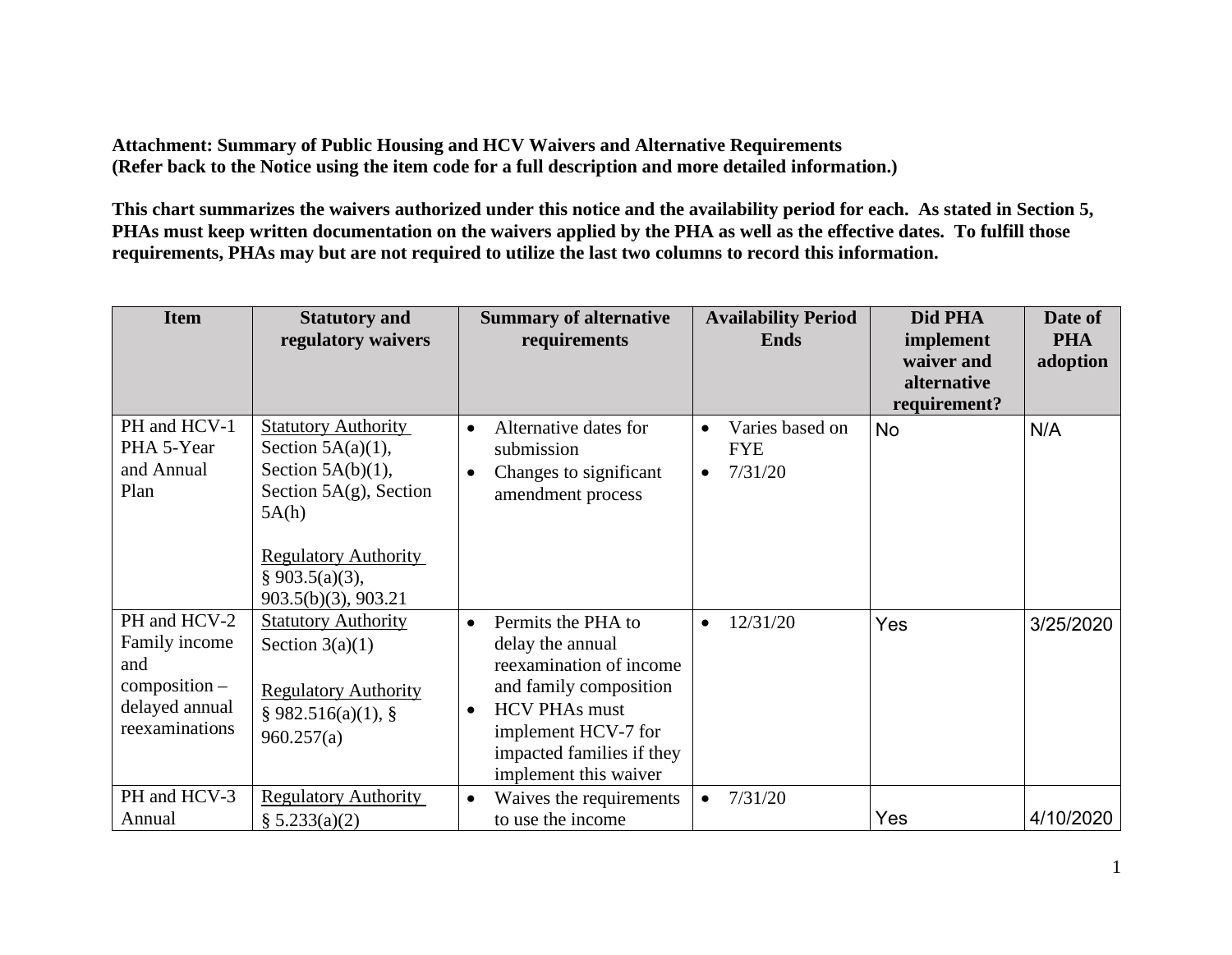| <b>Item</b>                                                                          | <b>Statutory and</b><br>regulatory waivers                                                                                                                                 | <b>Summary of alternative</b><br>requirements                                                                                                                                                                                                                                                                                                                                                                                                                  | <b>Availability Period</b><br><b>Ends</b> | Did PHA<br>implement<br>waiver and<br>alternative | Date of<br><b>PHA</b><br>adoption |
|--------------------------------------------------------------------------------------|----------------------------------------------------------------------------------------------------------------------------------------------------------------------------|----------------------------------------------------------------------------------------------------------------------------------------------------------------------------------------------------------------------------------------------------------------------------------------------------------------------------------------------------------------------------------------------------------------------------------------------------------------|-------------------------------------------|---------------------------------------------------|-----------------------------------|
| reexamination<br>Income<br>Verification<br>PH and HCV-4<br>Interim<br>reexaminations | <b>Sub-regulatory Guidance</b><br>PIH Notice 2018-18<br><b>Statutory Authority</b><br>Section $3(a)(1)$<br><b>Regulatory Authority</b><br>§ 5.233(a)(2),                   | hierarchy, including the<br>use of EIV, and will<br>allow PHAs to consider<br>self-certification as the<br>highest form of income<br>verification<br>PHAs that implement<br>$\bullet$<br>this waiver will be<br>responsible for<br>addressing material<br>income discrepancies<br>that may arise later<br>Waives the requirement<br>$\bullet$<br>to use the income<br>verification<br>requirements, including<br>the use of EIV, for<br>interim reexaminations | 7/31/20<br>$\bullet$                      | requirement?<br>Yes                               | 3/25/2020                         |
| PH and HCV-5<br><b>EIV</b> System<br>Monitoring                                      | 982.516(c)(2),<br>$960.257(b)$ and (d)<br><b>Sub-regulatory Guidance</b><br>PIH Notice 2018-18<br><b>Regulatory Authority</b><br>§ 5.233<br><b>Sub-regulatory Guidance</b> | Waives the mandatory<br>$\bullet$<br>EIV monitoring<br>requirements.                                                                                                                                                                                                                                                                                                                                                                                           | 7/31/20<br>$\bullet$                      | Yes                                               | 4/10/2020                         |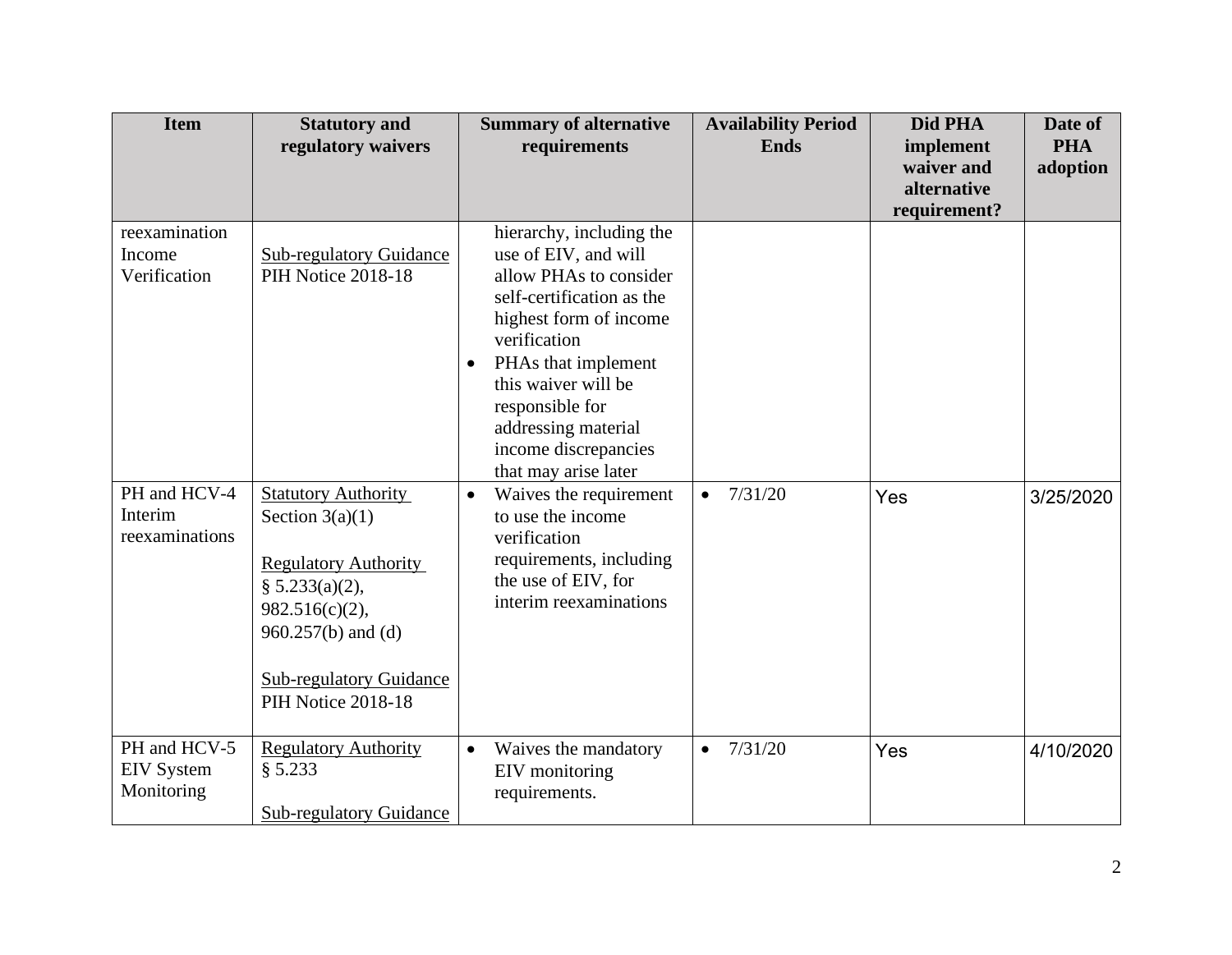| <b>Item</b>                                                                                    | <b>Statutory and</b><br>regulatory waivers                                                                                                               | <b>Summary of alternative</b><br>requirements                                                                                                                                                                                                                                               | <b>Availability Period</b><br><b>Ends</b>     | Did PHA<br>implement<br>waiver and<br>alternative<br>requirement? | Date of<br><b>PHA</b><br>adoption |
|------------------------------------------------------------------------------------------------|----------------------------------------------------------------------------------------------------------------------------------------------------------|---------------------------------------------------------------------------------------------------------------------------------------------------------------------------------------------------------------------------------------------------------------------------------------------|-----------------------------------------------|-------------------------------------------------------------------|-----------------------------------|
|                                                                                                | PIH Notice 2018-18                                                                                                                                       |                                                                                                                                                                                                                                                                                             |                                               |                                                                   |                                   |
| PH and HCV-6<br>FSS Contract of<br>Participation                                               | <b>Regulatory Authority</b><br>§ 984.303(d)                                                                                                              | Provides for extensions<br>$\bullet$<br>to FSS contract of<br>participation                                                                                                                                                                                                                 | 12/31/20<br>$\bullet$                         | Yes                                                               | 4/10/2020                         |
| PH and HCV-7<br><b>Waiting List</b>                                                            | <b>Regulatory Authority</b><br>§ 982.206(a)(2)<br>PIH Notice 2012-34                                                                                     | Waives public notice<br>$\bullet$<br>requirements for opening<br>and closing waiting list<br>Requires alternative<br>$\bullet$<br>process                                                                                                                                                   | 7/31/20<br>$\bullet$                          | <b>No</b>                                                         | N/A                               |
| $HQS-1$<br>Initial<br>inspection                                                               | <b>Statutory Authority</b><br>Section $8(o)(8)(A)(i)$ ,<br>Section $8(o)(8)(C)$<br><b>Regulatory Authority</b><br>$§$ 982.305(a),<br>982.305(b), 982.405 | Changes initial<br>$\bullet$<br>inspection requirements,<br>allowing for owner<br>certification that there<br>are no life-threatening<br>deficiencies<br>Where self-certification<br>$\bullet$<br>was used, PHA must<br>inspect the unit no later                                           | 7/31/20<br>$\bullet$<br>10/31/20<br>$\bullet$ | <b>No</b>                                                         | N/A                               |
| $HQS-2: PBV$<br>Pre-HAP<br>Contract<br>Inspections,<br>PHA acceptance<br>of completed<br>units | <b>Statutory Authority:</b><br>Section $8(o)(8)(A)$<br><b>Regulatory Authority:</b><br>§§ 983.301(b),<br>983.156(a)(1)                                   | than October 31, 2020.<br>Changes inspection<br>$\bullet$<br>requirements, allowing<br>for owner certification<br>that there are no life-<br>threatening deficiencies<br>Where self-certification<br>$\bullet$<br>was used, PHA must<br>inspect the unit no later<br>than October 31, 2020. | 7/31/20<br>$\bullet$<br>10/31/20<br>$\bullet$ | <b>No</b>                                                         | N/A                               |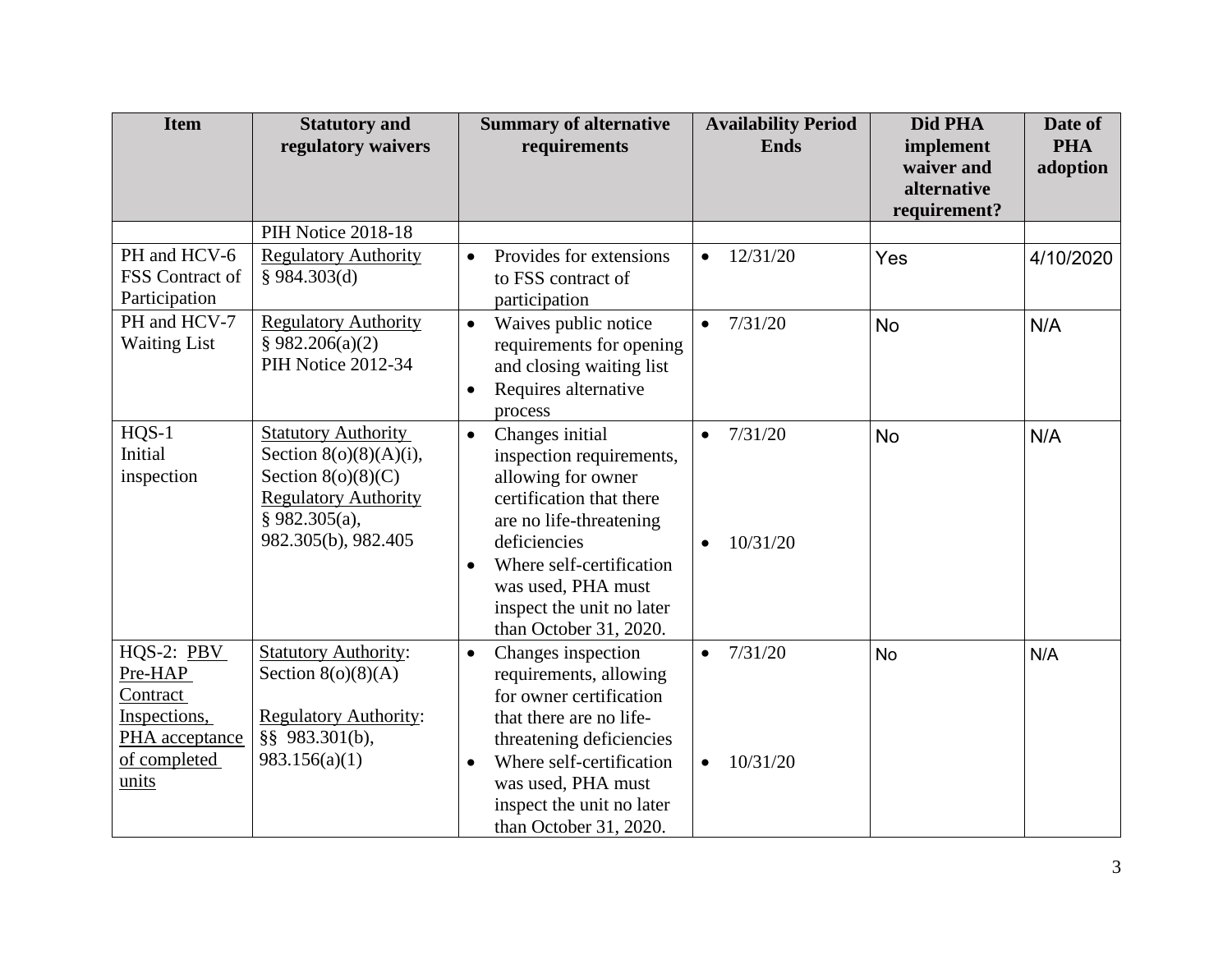| <b>Item</b>                                                                 | <b>Statutory and</b><br>regulatory waivers                                                                                                                       | <b>Summary of alternative</b><br>requirements                                                                                                                                                                                                                                                                                       | <b>Availability Period</b><br><b>Ends</b>     | Did PHA<br>implement<br>waiver and<br>alternative<br>requirement? | Date of<br><b>PHA</b><br>adoption |
|-----------------------------------------------------------------------------|------------------------------------------------------------------------------------------------------------------------------------------------------------------|-------------------------------------------------------------------------------------------------------------------------------------------------------------------------------------------------------------------------------------------------------------------------------------------------------------------------------------|-----------------------------------------------|-------------------------------------------------------------------|-----------------------------------|
| $HQS-3$<br>Non-Life<br>Threatening<br>HQS - Initial<br><b>Unit Approval</b> | <b>Statutory Authority</b><br>Section $8(o)(8)(A)(ii)$<br><b>Regulatory Authority</b><br><b>HOTMA HCV Federal</b><br><b>Register Notice January</b><br>18, 2017  | Allows for extension of<br>$\bullet$<br>up to 30 days for owner<br>repairs of non-life<br>threatening conditions                                                                                                                                                                                                                    | 7/31/20<br>$\bullet$                          | Yes                                                               | 4/10/2020                         |
| $HQS-4$<br>Initial HQS -<br>Alternative<br>Inspections                      | <b>Statutory Authority</b><br>Section $8(0)(8)(A)(iii)$<br><b>Regulatory Authority</b><br><b>HOTMA HCV Federal</b><br><b>Register Notice January</b><br>18, 2017 | Under Initial HQS<br>$\bullet$<br>Alternative Inspection<br>Option - allows for<br>commencement of<br>assistance payments<br>based on owner<br>certification there are no<br>life-threatening<br>deficiencies<br>Where self-certification<br>$\bullet$<br>was used, PHA must<br>inspect the unit no later<br>than October 31, 2020. | 7/31/20<br>$\bullet$<br>10/31/20<br>$\bullet$ | <b>No</b>                                                         | N/A                               |
| $HQS-5$<br>Biennial<br>Inspections                                          | <b>Statutory Authority</b><br>Section $8(o)(D)$<br><b>Regulatory Authority</b><br>§§ 982.405(a),<br>983.103(d)                                                   | Allows for delay in<br>$\bullet$<br>biennial inspections<br>All delayed biennial<br>$\bullet$<br>inspections must be<br>completed as soon as<br>reasonably possible but                                                                                                                                                             | 10/31/20<br>$\bullet$                         | <b>No</b>                                                         | N/A                               |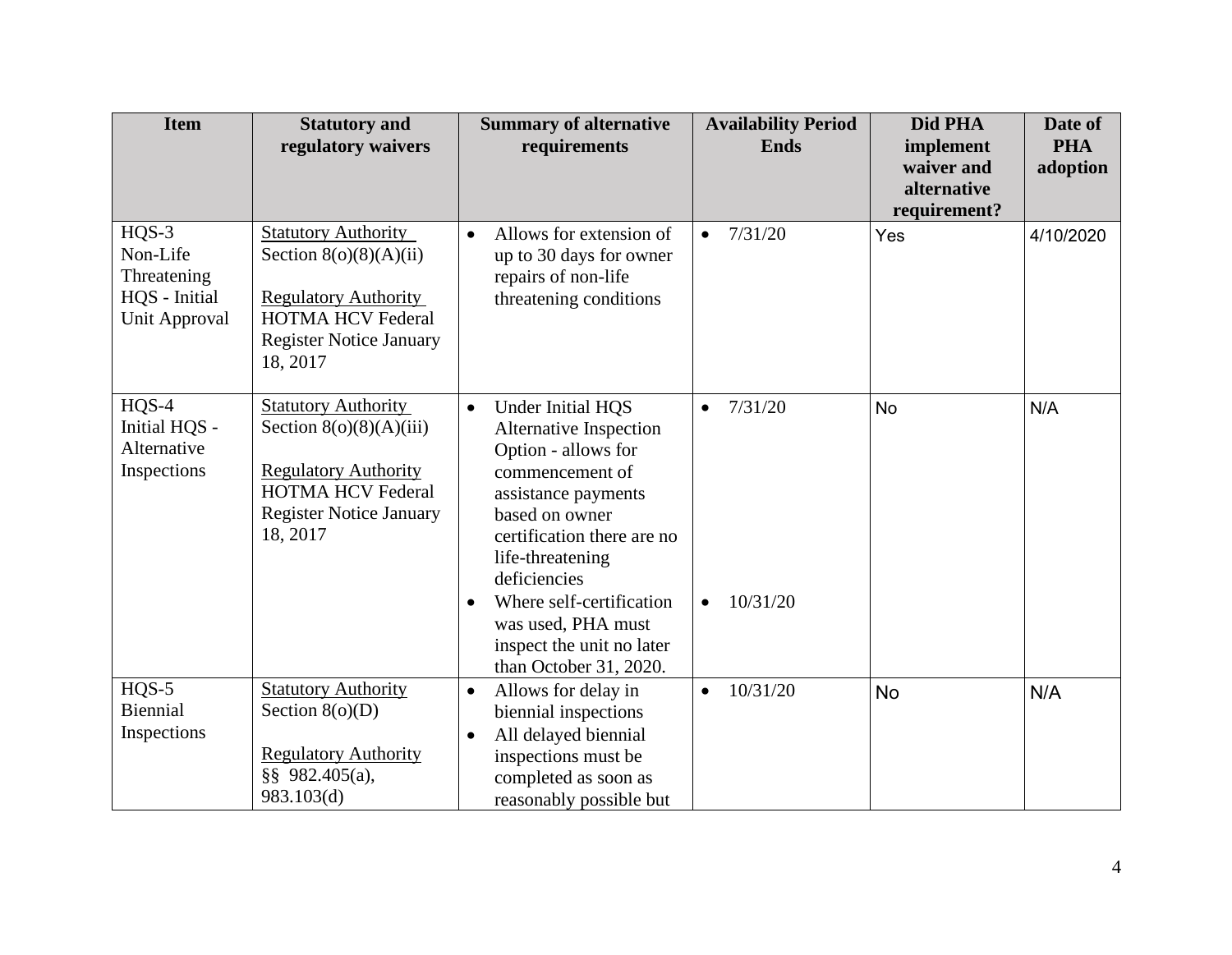| <b>Item</b>                                                                                | <b>Statutory and</b><br>regulatory waivers                                                                              | <b>Summary of alternative</b><br>requirements                                                                                                                                                                                        | <b>Availability Period</b><br><b>Ends</b>     | Did PHA<br>implement<br>waiver and<br>alternative<br>requirement? | Date of<br><b>PHA</b><br>adoption |
|--------------------------------------------------------------------------------------------|-------------------------------------------------------------------------------------------------------------------------|--------------------------------------------------------------------------------------------------------------------------------------------------------------------------------------------------------------------------------------|-----------------------------------------------|-------------------------------------------------------------------|-----------------------------------|
|                                                                                            |                                                                                                                         | by no later than October<br>31, 2020.                                                                                                                                                                                                |                                               |                                                                   |                                   |
| HQS-6<br>Interim<br>Inspections                                                            | <b>Statutory Authority</b><br>Section $8(o)(8)(F)$<br><b>Regulatory Authority</b><br>$\S$ § 982.405(g), §<br>983.103(e) | Waives the requirement<br>$\bullet$<br>for the PHA to conduct<br>interim inspection and<br>requires alternative<br>method<br>Allows for repairs to be<br>$\bullet$<br>verified by alternative<br>methods                             | 7/31/20<br>$\bullet$                          | <b>No</b>                                                         | N/A                               |
| $HOS-7$<br><b>PBV</b> Turnover<br>Inspections                                              | <b>Regulatory Authority</b><br>§ 983.103(c)                                                                             | <b>Allows for PBV</b><br>$\bullet$<br>turnover units to be<br>filled based on owner<br>certification there are no<br>life-threatening<br>deficiencies<br>Allows for delayed full<br>$\bullet$<br>HQS inspection                      | 7/31/20<br>$\bullet$<br>10/31/20<br>$\bullet$ | <b>No</b>                                                         | N/A                               |
| HQS-8: PBV<br>HAP Contract -<br>HQS<br>Inspections to<br>Add or<br><b>Substitute Units</b> | <b>Statutory Authority</b><br>Section $8(o)(8)(A)$<br><b>Regulatory Authority</b><br>§§ 983.207(a),<br>983.207(b)       | Allows for PBV units to<br>$\bullet$<br>be added or substituted<br>in the HAP contract<br>based on owner<br>certification there are no<br>life-threatening<br>deficiencies<br>Allows for delayed full<br>$\bullet$<br>HQS inspection | 7/31/20<br>$\bullet$<br>10/31/20<br>$\bullet$ | <b>No</b>                                                         | N/A                               |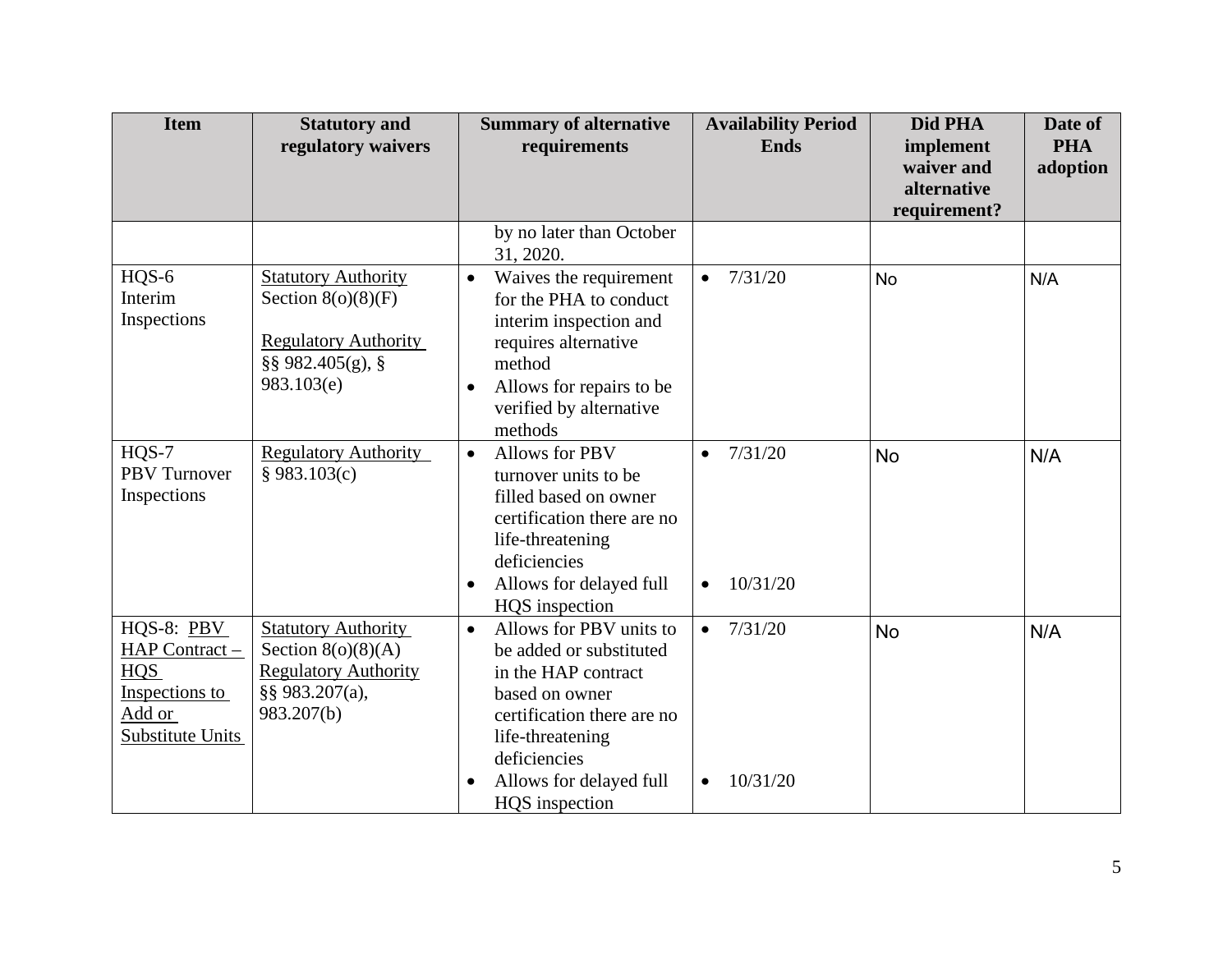| <b>Item</b>                                  | <b>Statutory and</b><br>regulatory waivers                                                                                     | <b>Summary of alternative</b><br>requirements                                                                                                                                                                                                       | <b>Availability Period</b><br><b>Ends</b>                                                     | Did PHA<br>implement<br>waiver and<br>alternative<br>requirement? | Date of<br><b>PHA</b><br>adoption |
|----------------------------------------------|--------------------------------------------------------------------------------------------------------------------------------|-----------------------------------------------------------------------------------------------------------------------------------------------------------------------------------------------------------------------------------------------------|-----------------------------------------------------------------------------------------------|-------------------------------------------------------------------|-----------------------------------|
| HQS-9<br>HQS QC<br>Inspections               | <b>Regulatory Authority</b><br>§ 982.405(b)                                                                                    | Provides for a<br>$\bullet$<br>suspension of the<br>requirement for QC<br>sampling inspections                                                                                                                                                      | 10/31/20<br>$\bullet$                                                                         | Yes                                                               | 4/10/2020                         |
| $HQS-10$<br>HQS Space and<br>Security        | <b>Regulatory Authority</b><br>\$982.401(d)                                                                                    | Waives the requirement<br>$\bullet$<br>that each dwelling unit<br>have at least 1 bedroom<br>or living/sleeping room<br>for each 2 persons.                                                                                                         | Remains in effect<br>one year from lease<br>term or date of<br>notice, whichever is<br>longer | Yes                                                               | 4/10/2020                         |
| <b>HQS-11</b><br>Homeownership<br><b>HQS</b> | <b>Statutory Authority</b><br>Section $8(0)(8)(A)(i)$ ,<br>Section $8(y)(3)(B)$<br><b>Regulatory Authority</b><br>§ 982.631(a) | Waives the requirement<br>$\bullet$<br>to perform an initial<br>HQS inspection in order<br>to begin making<br>homeownership<br>assistance payments<br>Requires family to<br>$\bullet$<br>obtain independent<br>professional inspection<br>$\bullet$ | $\bullet$ 7/31/20                                                                             | <b>No</b>                                                         | N/A                               |
| $HCV-1$<br>Administrative<br>Plan            | <b>Regulatory Authority</b><br>§ 982.54(a)                                                                                     | Waives the requirement<br>$\bullet$<br>to adopt revisions to the<br>admin plan                                                                                                                                                                      | 7/31/20<br>$\bullet$                                                                          | Yes                                                               | 3/25/2020                         |
| $HCV-2$<br>PHA Oral<br><b>Briefing</b>       | <b>Regulatory Authority</b><br>§ 982.301(a)(3)<br>§ 983.252(a)                                                                 | Waives the requirement<br>$\bullet$<br>for an oral briefing<br>Provides for alternative<br>$\bullet$<br>methods to conduct<br>required voucher<br>briefing                                                                                          | 7/31/20<br>$\bullet$                                                                          | Yes                                                               | 3/25/2020                         |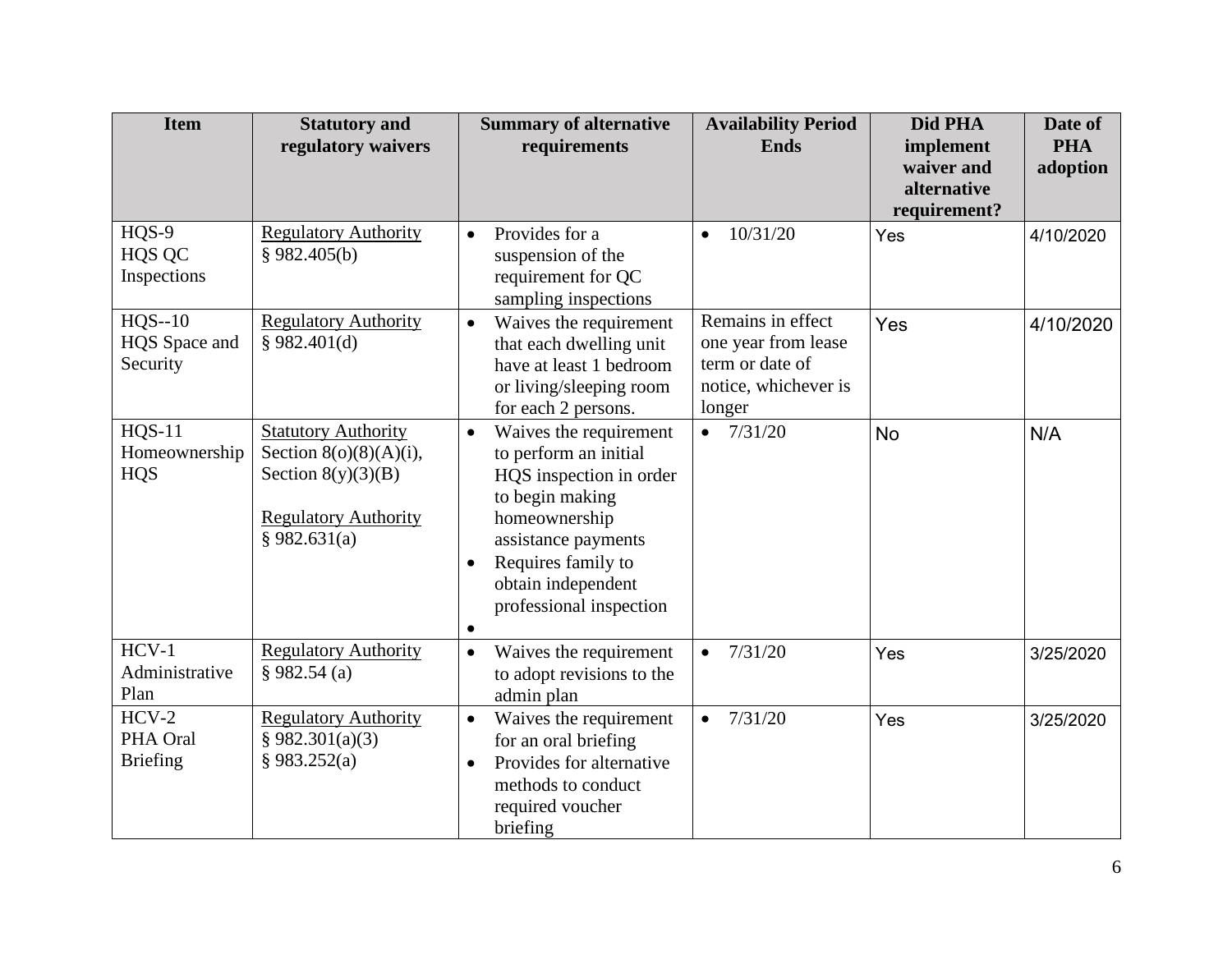| <b>Item</b>                                                   | <b>Statutory and</b><br>regulatory waivers     | <b>Summary of alternative</b><br>requirements                                                                                                                                                                             | <b>Availability Period</b><br><b>Ends</b> | Did PHA<br>implement<br>waiver and<br>alternative<br>requirement? | Date of<br><b>PHA</b><br>adoption |
|---------------------------------------------------------------|------------------------------------------------|---------------------------------------------------------------------------------------------------------------------------------------------------------------------------------------------------------------------------|-------------------------------------------|-------------------------------------------------------------------|-----------------------------------|
| $HCV-3$<br>Term of<br>Voucher -<br>Extensions of<br>Term      | <b>Regulatory Authority</b><br>§ 982.303(b)(1) | Allows PHAs to provide<br>$\bullet$<br>voucher extensions<br>regardless of current<br>PHA policy<br>$\bullet$                                                                                                             | 7/31/20<br>$\bullet$                      | Yes                                                               | 3/25/2020                         |
| $HCV-4$<br>PHA Approval<br>of Assisted<br>Tenancy             | <b>Regulatory Authority</b><br>§ 982.305(c)    | Provides for HAP<br>$\bullet$<br>payments for contracts<br>not executed within 60<br>days<br>PHA must not pay HAP<br>$\bullet$<br>to owner until HAP<br>contract is executed                                              | 7/31/20<br>$\bullet$                      | <b>No</b>                                                         | N/A                               |
| $HCV-5$<br>Absence from<br>unit                               | <b>Regulatory Authority</b><br>§982.312        | Allows for PHA<br>$\bullet$<br>discretion on absences<br>from units longer than<br>180 days<br>PHAs must not make<br>$\bullet$<br>HAP payments beyond<br>$12/31/20$ for units vacant<br>more than 180<br>consecutive days | 12/31/20<br>$\bullet$                     | Yes                                                               | 4/10/2020                         |
| $HCV-6$<br>Automatic<br>Termination of<br>the HAP<br>Contract | <b>Regulatory Authority</b><br>§982.455        | Allows PHA to extend<br>$\bullet$<br>the period of time after<br>the last HAP payment is<br>made before the HAP<br>contract terminates<br>automatically.                                                                  | 12/31/20<br>$\bullet$                     | Yes                                                               | 4/10/2020                         |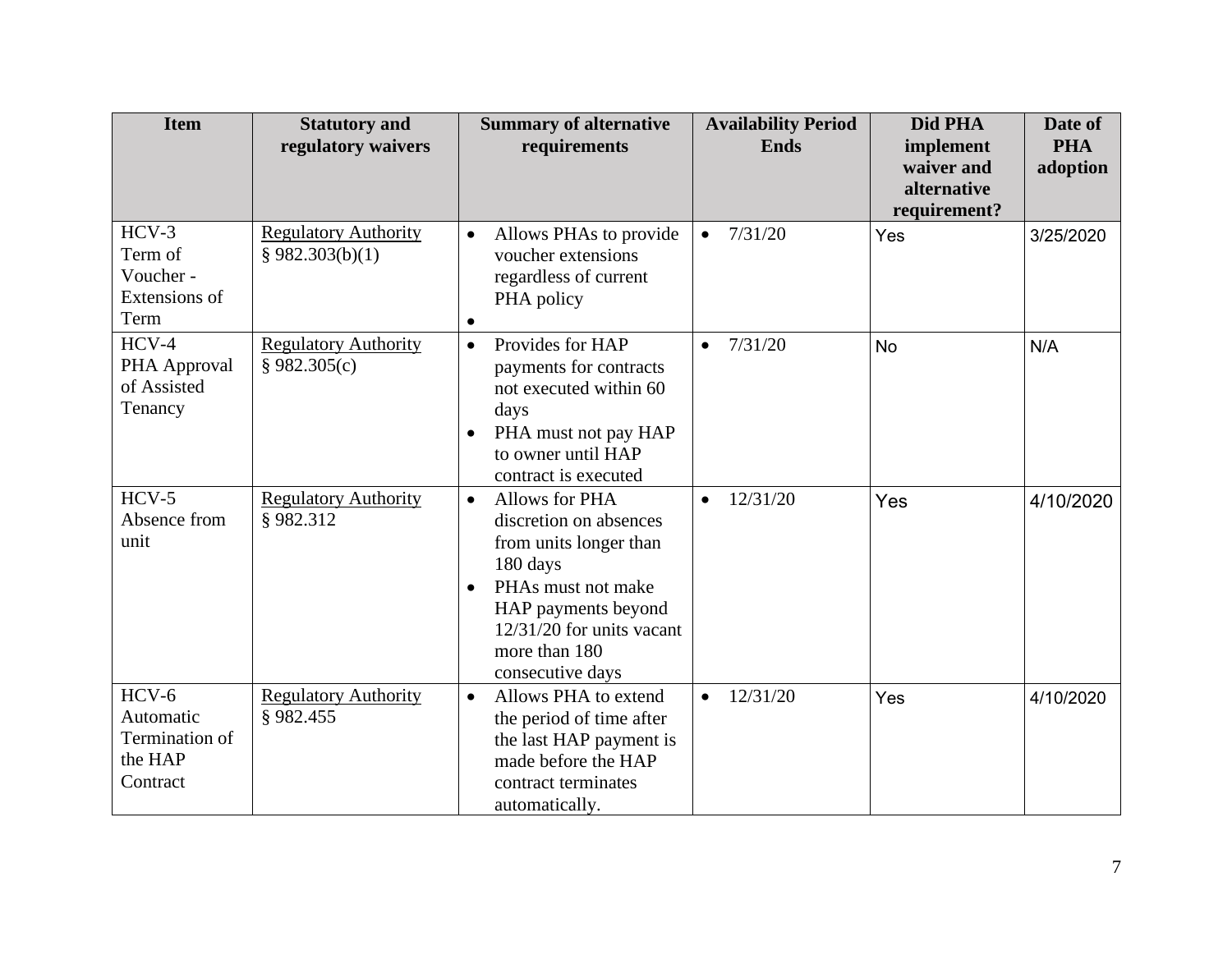| <b>Item</b>                                                   | <b>Statutory and</b>                                                                                         | <b>Summary of alternative</b>                                                                                                                                                                                                             | <b>Availability Period</b> | Did PHA      | Date of    |
|---------------------------------------------------------------|--------------------------------------------------------------------------------------------------------------|-------------------------------------------------------------------------------------------------------------------------------------------------------------------------------------------------------------------------------------------|----------------------------|--------------|------------|
|                                                               | regulatory waivers                                                                                           | requirements                                                                                                                                                                                                                              | <b>Ends</b>                | implement    | <b>PHA</b> |
|                                                               |                                                                                                              |                                                                                                                                                                                                                                           |                            | waiver and   | adoption   |
|                                                               |                                                                                                              |                                                                                                                                                                                                                                           |                            | alternative  |            |
|                                                               |                                                                                                              |                                                                                                                                                                                                                                           |                            | requirement? |            |
| $HCV-7$<br>Increase in<br>Payment<br>Standard                 | <b>Regulatory Authority</b><br>§ 982.505(c)(4)                                                               | Provides PHAs with the<br>$\bullet$<br>option to increase the<br>payment standard for the<br>family at any time after<br>the effective date of the<br>increase, rather than<br>waiting for the next<br>regular reexamination to<br>do so. | 12/31/20<br>$\bullet$      | <b>No</b>    | N/A        |
| $HCV-8$<br><b>Utility</b><br>Allowance<br>Schedule            | <b>Regulatory Authority</b><br>§982.517                                                                      | Provides for delay in<br>$\bullet$<br>updating utility<br>allowance schedule                                                                                                                                                              | 12/31/20<br>$\bullet$      | <b>No</b>    | N/A        |
| HCV-9<br>Homeownership<br>Counseling                          | <b>Statutory Authority</b><br>Section $8(y)(1)(D)$<br><b>Regulatory Authority</b><br>$§$ 982.630, 982.636(d) | Waives the requirement<br>$\bullet$<br>for the family to obtain<br>pre-assistance<br>counseling                                                                                                                                           | 7/31/20<br>$\bullet$       | <b>No</b>    | N/A        |
| $HCV-10$<br><b>FUP</b>                                        | <b>Statutory Authority</b><br>Section $8(x)(2)$                                                              | Allows PHAs to increase<br>$\bullet$<br>age to 26 for foster<br>youth initial lease up                                                                                                                                                    | 12/31/20<br>$\bullet$      | <b>No</b>    | N/A        |
| $PH-1$<br><b>Fiscal closeout</b><br>of Capital Grant<br>Funds | <b>Regulatory Authority</b><br>§ $905.322(b)$                                                                | <b>Extension of deadlines</b><br>$\bullet$<br>for ADCC and AMCC                                                                                                                                                                           | Varies by PHA              | N/A          | N/A        |
| $PH-2$                                                        | <b>Regulatory Authority</b>                                                                                  | Waives the TDC and<br>$\bullet$                                                                                                                                                                                                           | Applies to                 |              |            |
| Total                                                         | § 905.314(c)                                                                                                 | <b>HCC</b> limits permitting                                                                                                                                                                                                              | development                | N/A          | N/A        |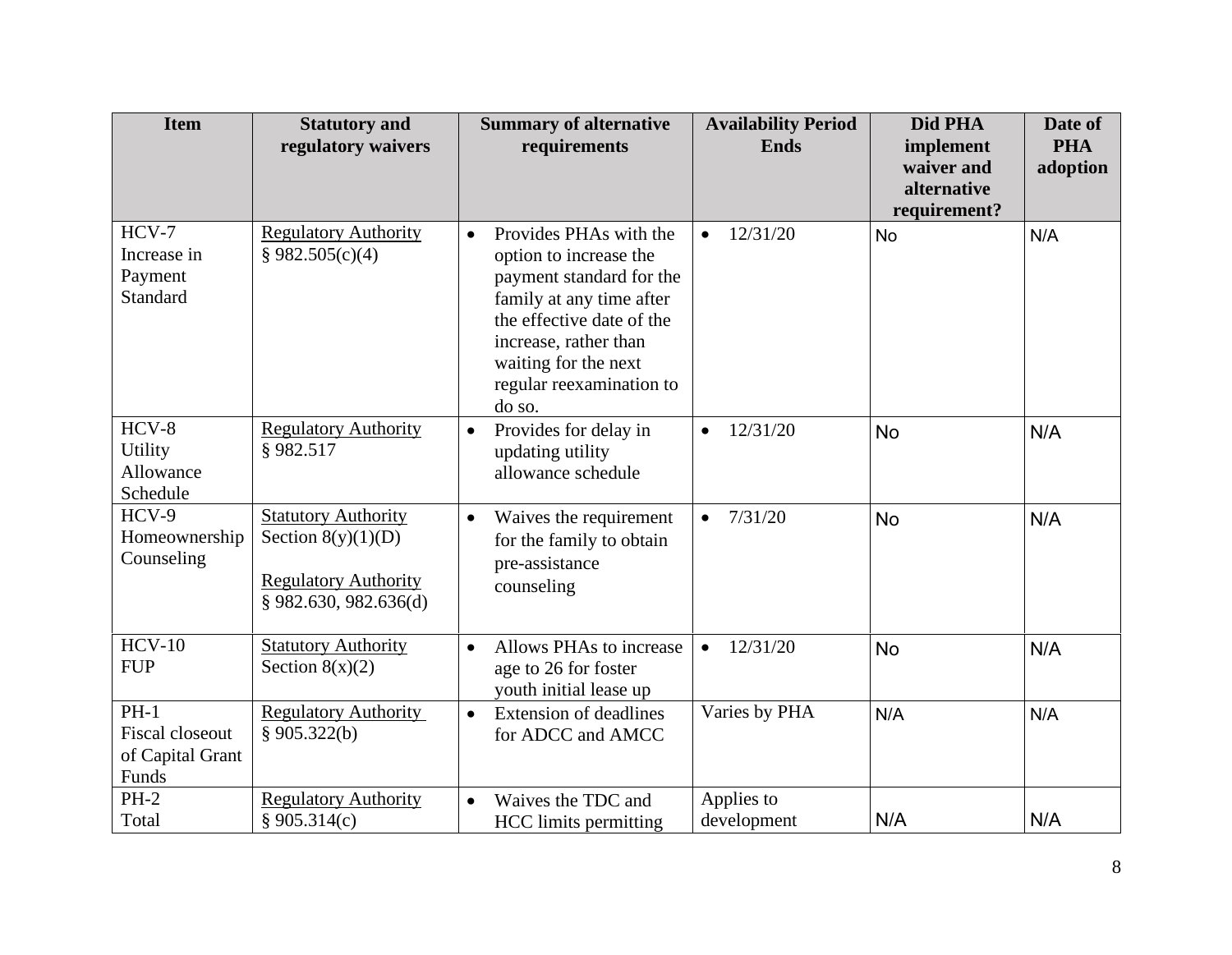| <b>Item</b>                       | <b>Statutory and</b><br>regulatory waivers                                                                                                                     | <b>Summary of alternative</b><br>requirements                                                                                      | <b>Availability Period</b><br><b>Ends</b>                        | Did PHA<br>implement<br>waiver and<br>alternative<br>requirement? | Date of<br><b>PHA</b><br>adoption |
|-----------------------------------|----------------------------------------------------------------------------------------------------------------------------------------------------------------|------------------------------------------------------------------------------------------------------------------------------------|------------------------------------------------------------------|-------------------------------------------------------------------|-----------------------------------|
| Development<br>Costs              |                                                                                                                                                                | approval of amounts in<br>excess of published TDC<br>by $25\%$ to $50\%$ on a case<br>by case basis                                | proposals submitted<br>to HUD no later than<br>December 31, 2021 |                                                                   |                                   |
| $PH-3$<br><b>Cost limitations</b> | <b>Regulatory Authority</b><br>\$905.314(i)                                                                                                                    | Allows for the use of<br>$\bullet$<br>force account labor for<br>modernization activities<br>in certain circumstances<br>$\bullet$ | 12/31/20                                                         | N/A                                                               | N/A                               |
| $PH-4$<br><b>ACOP</b>             | <b>Regulatory Authority</b><br>§ 960.202(c)(1)                                                                                                                 | Changes to approval<br>$\bullet$<br>process for ACOP                                                                               | 7/31/20<br>$\bullet$                                             | N/A                                                               | N/A                               |
| $PH-5$<br><b>CSSR</b>             | <b>Statutory Authority</b><br>Section $12(c)$<br><b>Regulatory Authority</b><br>§ 960.603(a) and<br>960.603(b)                                                 | Temporarily suspends<br>$\bullet$<br><b>CSSR</b>                                                                                   | 3/31/21<br>$\bullet$                                             | N/A                                                               | N/A                               |
| $PH-6$<br><b>Energy Audits</b>    | <b>Regulatory Authority</b><br>§ 965.302                                                                                                                       | Allows for delay in due<br>$\bullet$<br>dates of energy audits                                                                     | One year beyond<br>2020 audit deadline                           | N/A                                                               | N/A                               |
| $PH-7$<br>Over-income<br>families | <b>Housing Opportunity</b><br><b>Through Modernization</b><br>Act of 2016: Final<br>Implementation of the<br><b>Public Housing Income</b><br>Limit 83 FR 35490 | Changes to timeframes<br>$\bullet$<br>for determination of<br>over-income                                                          | $\bullet$ 12/31/20                                               | N/A                                                               | N/A                               |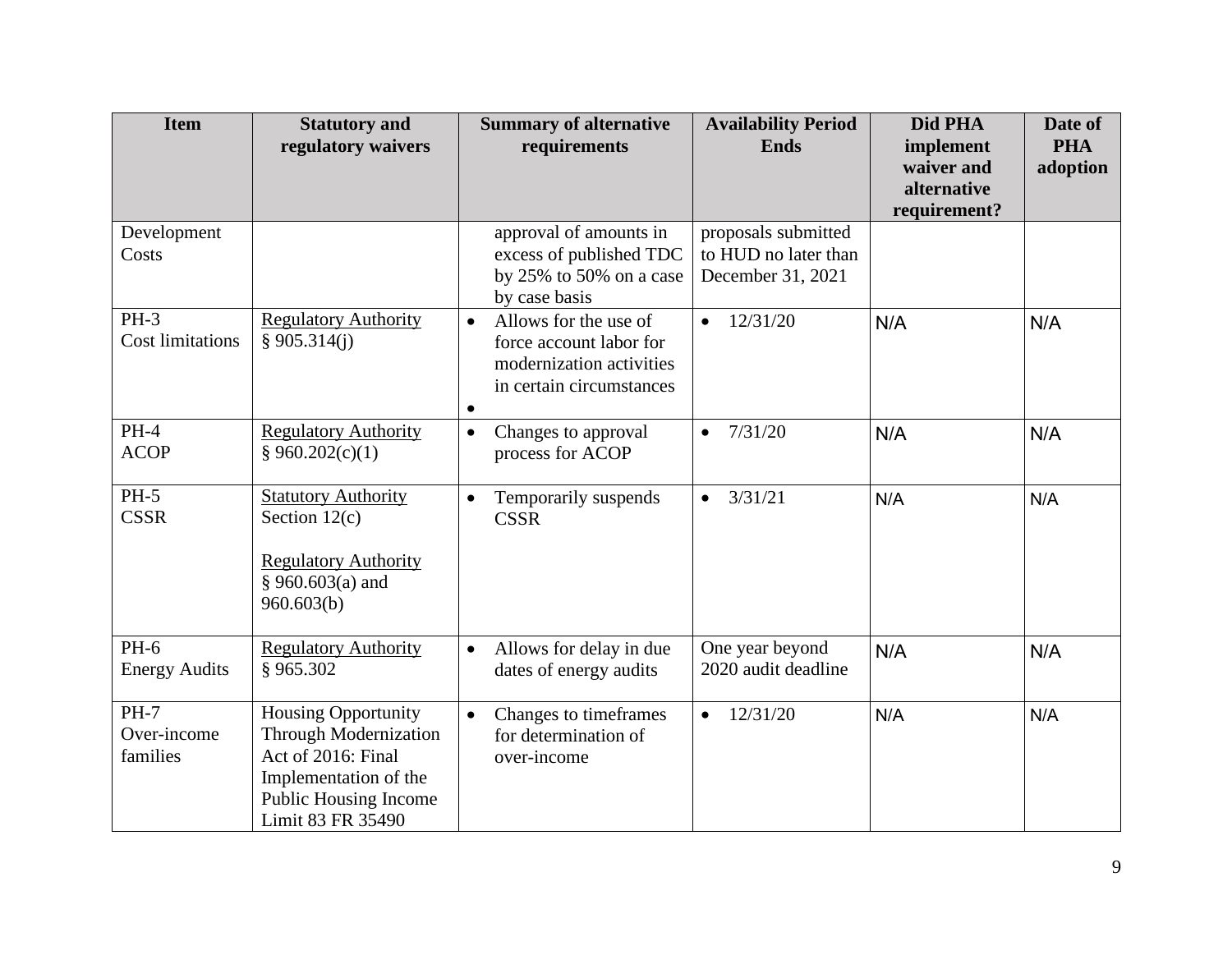| <b>Item</b>                                | <b>Statutory and</b><br>regulatory waivers                  | <b>Summary of alternative</b><br>requirements                                                                                                      | <b>Availability Period</b><br><b>Ends</b>                                                         | Did PHA<br>implement<br>waiver and<br>alternative<br>requirement? | Date of<br><b>PHA</b><br>adoption |
|--------------------------------------------|-------------------------------------------------------------|----------------------------------------------------------------------------------------------------------------------------------------------------|---------------------------------------------------------------------------------------------------|-------------------------------------------------------------------|-----------------------------------|
|                                            | Notice: Notice PIH<br>2019-11                               |                                                                                                                                                    |                                                                                                   |                                                                   |                                   |
| $PH-8$<br>Resident<br>Council<br>Elections | <b>Regulatory Authority</b><br>§ 964.130(a)(1)              | Provides for delay in<br>$\bullet$<br>resident council<br>elections                                                                                | 7/31/20<br>$\bullet$                                                                              | N/A                                                               | N/A                               |
| <b>PH-9</b><br>Utility<br>Allowance        | <b>Regulatory Authority</b><br>§ 965.507                    | Provides for delay in<br>$\bullet$<br>updating utility<br>allowance schedule                                                                       | 12/31/20<br>$\bullet$                                                                             | N/A                                                               | N/A                               |
| PH-10<br>Tenant<br>notifications           | <b>Regulatory Authority</b><br>§966.5                       | Advance notice not<br>$\bullet$<br>required except for<br>policies related to tenant<br>charges                                                    | 7/31/20<br>$\bullet$                                                                              | N/A                                                               | N/A                               |
| 11a<br><b>PHAS</b>                         | <b>Regulatory Authority</b><br>24 CFR Part 902              | Allows for alternatives<br>$\bullet$<br>related to inspections<br>PHA to retain prior year<br>$\bullet$<br>PHAS score unless<br>requests otherwise | HUD will resume<br>issuing new PHAS<br>scores starting with<br>PHAs with FYE<br>dates of 3/31/21  | N/A                                                               | N/A                               |
| 11 <sub>b</sub><br><b>SEMAP</b>            | <b>Regulatory Authority</b><br>24 CFR Part 985              | PHA to retain prior year<br>$\bullet$<br><b>SEMAP</b> score unless<br>requests otherwise                                                           | HUD will resume<br>issuing new SEMAP<br>scores starting with<br>PHAs with FYE<br>dates of 3/31/21 | N/A                                                               | N/A                               |
| 11c<br>Financial<br>reporting              | <b>Regulatory Authority</b><br>$\S$ § 5.801(c), 5.801(d)(1) | Allows for extensions of<br>$\bullet$<br>financial reporting<br>deadlines                                                                          | Varies by PHA FYE                                                                                 | <b>No</b>                                                         | N/A                               |